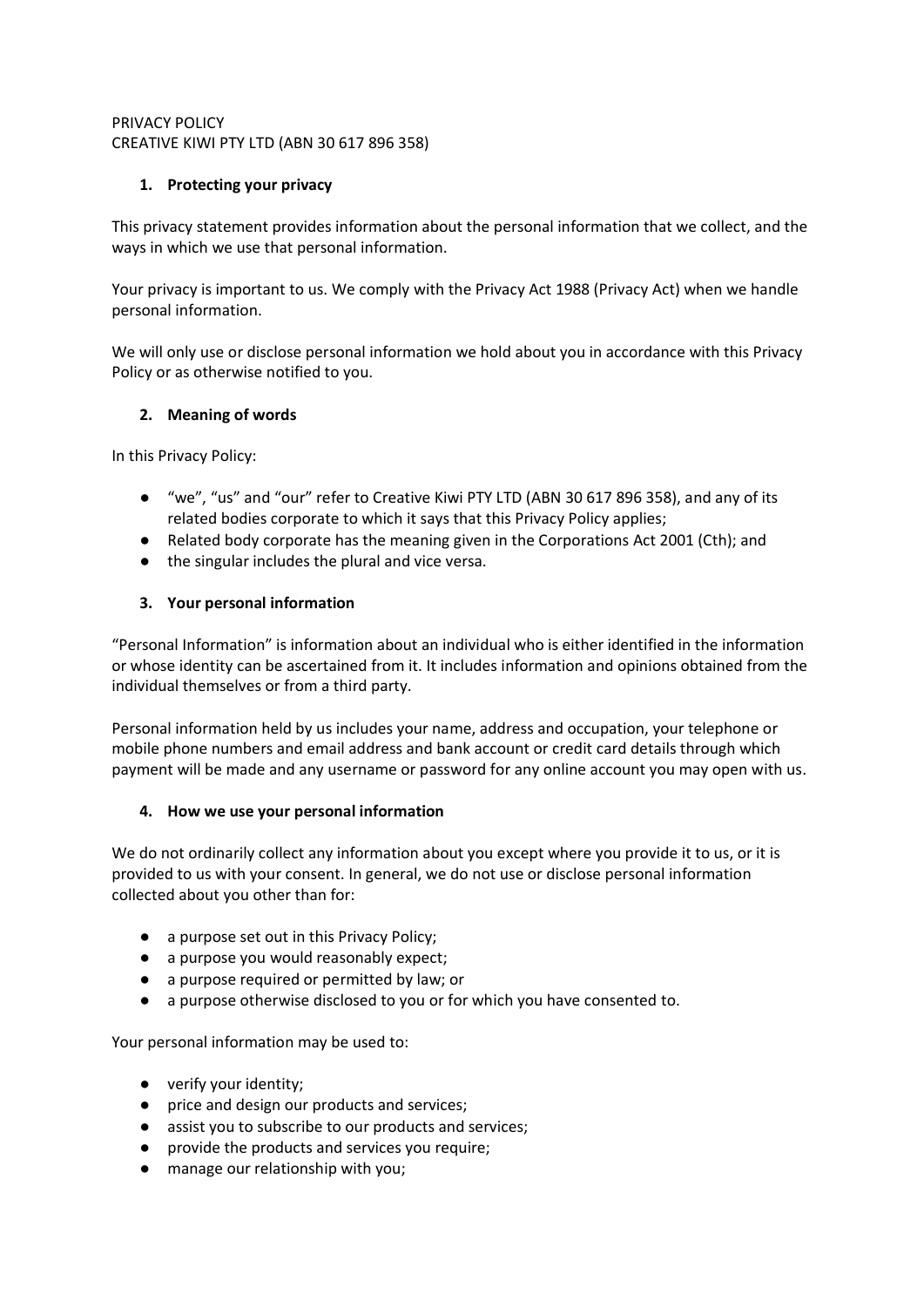- administer, improve and manage our products and services, including charging, billing and collecting debts;
- conduct appropriate checks for creditworthiness and for fraud;
- research and develop our services:
- gain an understanding of your needs in order for us to provide you with a better service and products; and
- maintain and develop our business systems and infrastructure.

## **5. Disclosures of personal information**

We may exchange your information with our related bodies corporate and licensees so that we may adopt an integrated approach to our customers. We and our related bodies corporate, third-party service providers, members and licensees may use this information for any of the purposes mentioned in section 4.

We may also disclose personal information about you, as appropriate, to:

- our employees, assignees, agents, contractors, third party service providers, members and external advisers;
- organisations which verify your identity;
- your agents, advisers, referees, executor, administrator, trustee, the beneficiary of any trust of which you are a trustee, your guardian, attorney or franchisor;
- law enforcement, regulatory and government bodies;
- your and our auditors, insurers or prospective insurers and their underwriters;
- any person we consider necessary to execute your instructions; and
- other organisations (and their agents) with whom we have arrangements for the supply and marketing of our respective products and services, unless you 'opt out' of marketing (see below).

From time to time we may send your information overseas, including to overseas service providers or other third parties who operate or hold data outside Australia. Where we do this, we make sure that appropriate data handling and security arrangements are in place. Please note that Australian law may not apply to some of these entities.

## **6. Marketing 'opt out'**

If at any time you do not wish to receive further marketing information, you may ask us not to send you any further information about services and not to disclose your information to other organisations for that purpose. You may do this by contacting us a[t info@creativekiwi.com.au](mailto:info@creativekiwi.com.au)

## **7. Personal information about third parties**

If you give us personal information about another person, you represent that you are authorised to do so and you agree to inform that person who we are, that we will use and disclose their personal information and that they may access any personal information we hold about them. You should also refer them to this Privacy Policy which applies to their personal information.

## **8. Maintaining the accuracy of your information**

We take all reasonable precautions to ensure that the personal information we collect, use and disclose is accurate, complete and up-to-date.